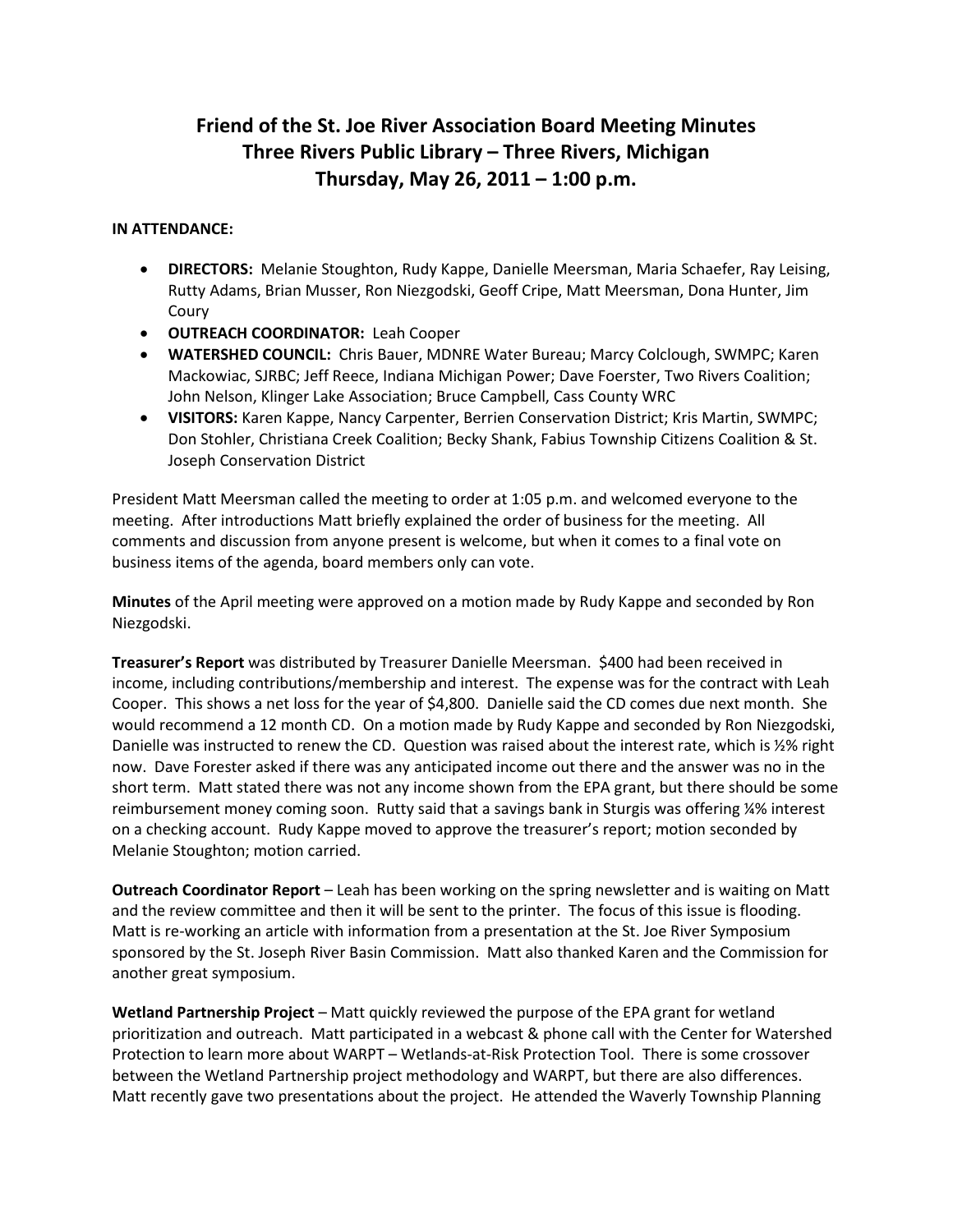Commission meeting in Van Buren County showing them maps, etc. Marcy provided language and techniques for updating the master plan and zoning ordinaces. Matt also attended the Buchanan Lions Club meeting at the invitation of Rudy Kappe to update them on the wetland assessment program. The Lions Club members are volunteering to be a liaison with Bertrand Township for presentations. Rudy thanked Matt for a good presentation.

In the McCoy's Creek watershed 80% of the wetlands are still there due in part to the 5 well heads in the area that need to be protected.

Chris Bauer asked if the functional assessment had been completed for Portage River. Matt thinks that parts of it might be done. He and Chris can look at the map after the meeting.

The next meeting of the Wetland Partnership Committee is scheduled for August 25, 2011 at 10:15 a.m. at the library in Three Rivers.

**Update on McCoy's Creek Watershed Project** – Matt send a letter of support for the Fish America grant they are applying for. He incorporated some of the information from the fish migration study and other activities going on in the watershed. Grant Poole with the Pokagon Band of Potawatomi had sent Matt some additional information related to the letter of support.

**Fish Passage Barrier Inventory Project Workshop** – The RC&Ds have always been their own 501c3 entity with funding supplied by USDA, NRCS. That funding has been pulled. Some of the RC&Ds have been more active than others and some of them will survive while others may not. The Potawatomi RC&D has been good partner with the Fish Passage Barrier project. Jim Coury reported that they are looking for an executive director. As a requirement of the grant, a workshop needs to be held with FotSJR receiving \$2,500 in compensation. So far FotSJR has contributed \$4,000 of the \$5,000 in local match we committed. No definite date has been set, but probably will be done sometime in September and coordinated with a workshop that Marcy is doing. Marcy is going to be doing a workshop/field day on culvert removal/replacement and dam removal. This will be a daylong event with the target audience being road commissioners, drain commissioners, surveyors, conservation districts, etc. who might be receptive to installing fish friendly road stream crossings. Jeff Reece suggested looking into holding two workshops, one in Michigan where the main focus and interest is, with a mini-workshop in Indiana. Someone needs to talk with Daragh Deegan about the location of some projects in Indiana. Neil Ledet, DNR, might be another person to involve in Indiana. Jeff Reece mentioned Jeff Taylor, Elkhart County Engineer, as another source of information. Indiana could benefit from this type of workshop, especially in the Elkhart/South Bend area due to heavy development. The question was asked about including DOT in both Michigan and Indiana in this workshop. Also someone was wondering if it would be technical enough to offer CEC. Those two things will be looked into.

John Nelson asked about a location map that shows all the dams in the watershed. Matt says there is a map, but it is not very good. Due to restrictions with Homeland Security the locations are pretty obscure, even though they are marked on the map. After the project is complete there may be a better set of maps, but not sure at this point how much will be made public.

More information on the workshop will be provided at the next board meeting.

**Smith Stone Dedication Ceremony** – Margaret Smith and her family will be there at 3:00 p.m. Also members of the press have been invited to attend. A huge thank you goes to the Barton Family for